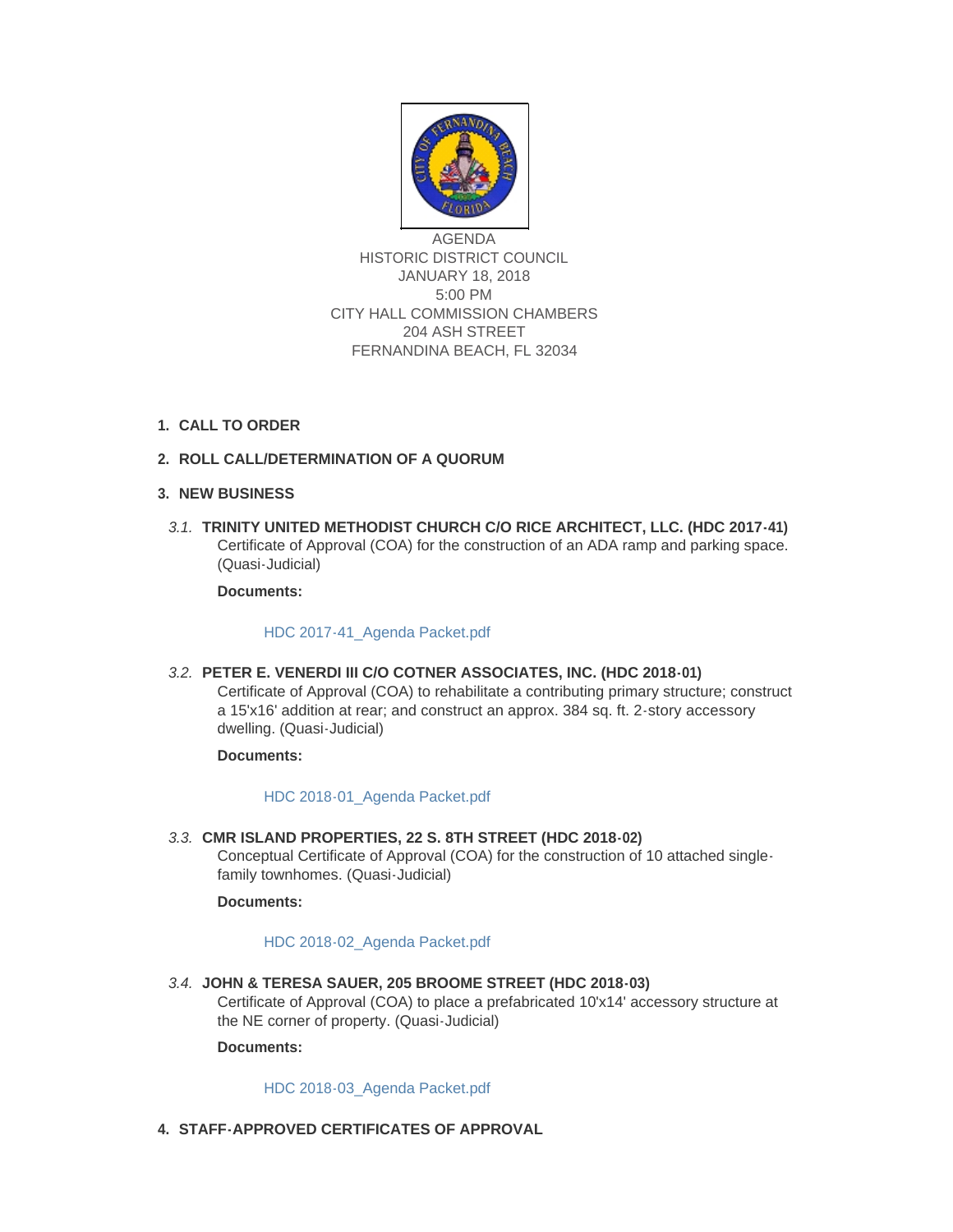**TSP PARTNERS LLC / AL WALDIS C/O GILLETTE + ASSOCIATES INC., 12 N.**  *4.1.* **FRONT STREET (HDC SA 2017-105)**

Construct one-sided lean-to shelter structure at south elevation to screen ice machine. Metal roof with Hardie board and batten side.

**HUFF FUNERAL HOME / KENNETH JONES, 410 BEECH STREET (HDC SA 2017-106)** *4.2.*

Repaint structure with same colors as existing: Exterior - Flint Gray PPU26-05 , BEHR White 7K110253 Windows - BEHR White 7K110253 Fascia/trim - BEHR White 7K110253 Foundation - Black BEHR base 5853

**JAMES & WENDY GRANTHAM C/O ROB PSULKOWSKI, 212 S. 6TH STREET (HDC**  *4.3.* **SA 2017-107)**

Replacement of damaged wood siding and porch trim.

- **LYNNE ANDERSON, 324 S. 7TH STREET (HDC SA 2017-108)** *4.4.* Removal of 4' x 6' wood entry stoop and replace with 11.5" x 18.5' Trex decking at rear of house (not visible from street).
- **SUZANNE RIMBERT C/O CHARLIE DEBERRY / SHOREBREAK INC., 605 ASH**  *4.5.* **STREET (HDC SA 2018-02)**

Reroof with GAF architectural shingles, same color - Charcoal.

## **PUBLIC COMMENT - ITEMS NOT ON THE AGENDA 5.**

#### **BOARD BUSINESS 6.**

#### **PRESENTATION - PELLA WINDOWS** *6.1.*

Representatives from Pella Windows & Doors will present their new "Reserve" product offerings for consideration for inclusion on the HDC Approved Window List.

## **PRESENTATION - FERNANDINA BEACH MAIN STREET** *6.2.*

Arlene Filkoff, Executive Director, will present an overview of the Fernandina Beach Main Street Program and provide an update on current activities.

#### **REVIEW OF APPLICATIONS FOR ALTERNATE #2 VACANCY** *6.3.*

#### **Documents:**

[Benjamin Morrison\\_HDC Application.pdf](http://fl-fernandinabeach3.civicplus.com/AgendaCenter/ViewFile/Item/8567?fileID=5514) [Patricia Smith\\_HDC Application.pdf](http://fl-fernandinabeach3.civicplus.com/AgendaCenter/ViewFile/Item/8567?fileID=5515)

# **REVIEW OF CHANGES TO THE COA APPLICATION AND COA APPROVAL MATRIX**  *6.4.*

HDC will review changes to the COA Approval Matrix and vote to forward those changes to the Planning Advisory Board for review. HDC will also review/comment on proposed changes to the COA Application.

# **Documents:**

[HDC\\_COA Application January 2018 Update.pdf](http://fl-fernandinabeach3.civicplus.com/AgendaCenter/ViewFile/Item/8574?fileID=5520)

- **BOARD REPORTS 7.**
- **STAFF REPORT 8.**
- **HISTORIC DISTRICT COUNCIL 2017 YEAR-END SUMMARY** *8.1.*

#### **Documents:**